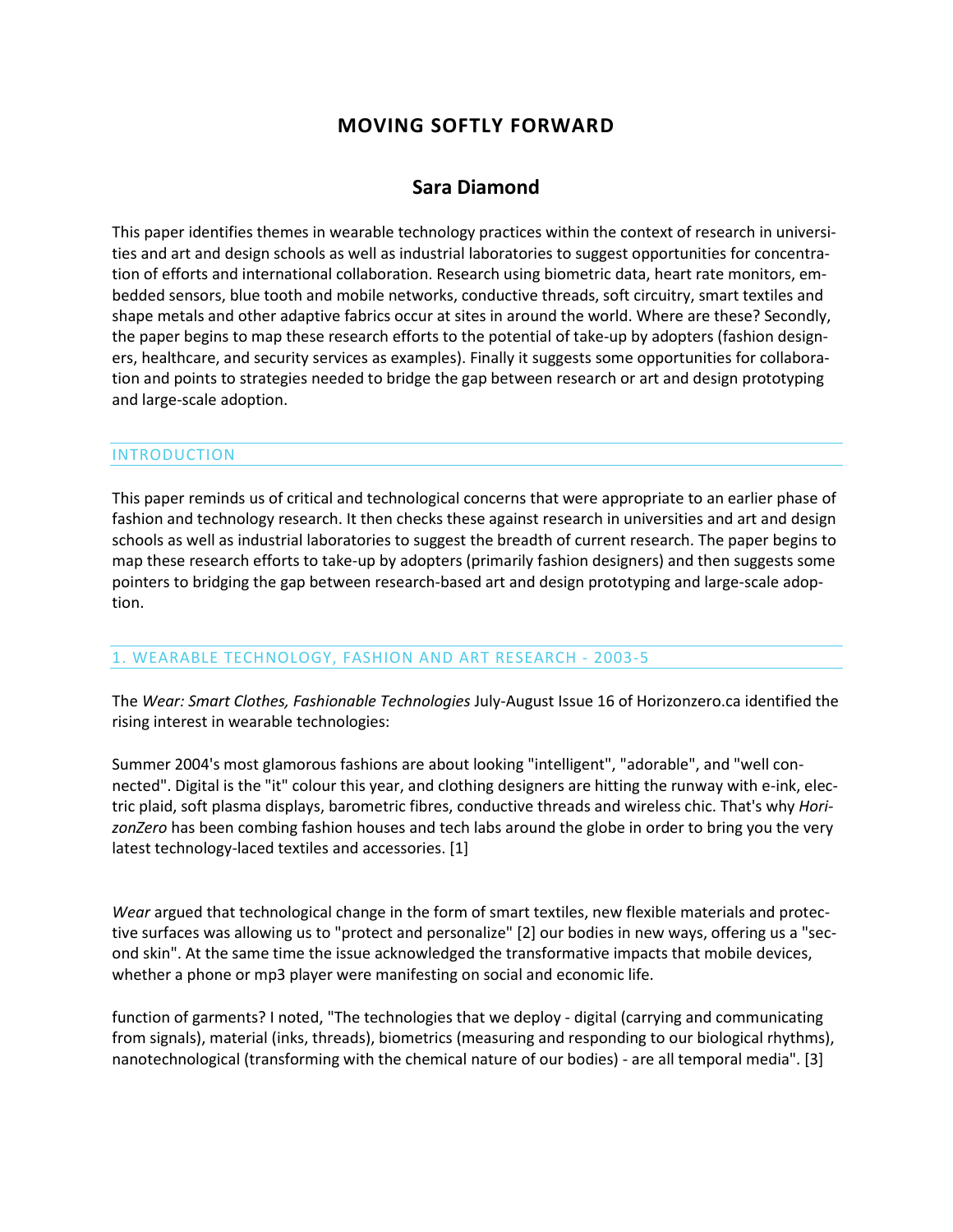These qualities were relevant in relation to "something uncanny but tremulously exciting in the possibility that our clothes, our jewelry, our ornaments might speak for us - and with others - in explicit ways, and as intuitive, quasi-independent systems". I proposed the notion of "endogeny",

…the potential of internal, evolutionary, and adaptive change in these materials and their expressions For example, can we make ecologically viable garments that change their form, their fabric and expression, and allow for an economy of reprogramming rather than one based on the constant consumption of new objects? How can we combine endogeny with exogeny, the creation of new interfaces that communicate with and between systems?[4]

In my editorial I posed a series of provocations to fashion and technology. First of all, were we able to understand and mobilize the individual and social temporal, event and memory-making

Further, there was the question of how might form and function not only serve elites but, "fit the needs of the majority (in terms of durability, affordability, cultural specificity, and beauty for example) rather than only the wealthy?" These questions retain their relevance in 2011.

In an examination of trends in 2004 Joanna Berzowska [5] divided practices and emerging tendencies into three fields – 1) **wearable computing** where individuals wear computers on their bodies, either as routine **mobile** technologies that are responsive to context and place or as cyborg technologies, primarily **headmounted** displays. 2) electronic textiles, "a knit or woven substrate that incorporates capabilities for sensing, communication, and power transmission, as well as interconnection technology that allows sensors or processors to be networked together within a fabric." [6] These materials offer the ability to change colour, adapting to landscape or personal contexts. A second set of applications use sensor arrays and embedded sensor technologies from biosensors, to environmental sensors, to audio, movement and pressure sensors. These can be "directed inward or outward;" [7] 3) **universal connectivity, using biofeedback, network, and monitoring technologies such as RFID**. These technologies can be used for medical compliance and safety monitoring and intervention. Berzowska asks, "What kind of information processing do we want to carry out on our bodies? What kind of functionality do we want to enable inside our clothes?" [8] She raised concerns that too much attention is being given to surveillance and monitoring, not personal expression.

To imagine the year 2015 the issue commissioned "windows". Maggie Orth's "Weather Jacket" raincoat could predict the weather and change qualities in response to it. It was cinched by a "Destination Belt" embedded with GPS that could guide the wearer through the urban landscape. Sabine Seymour's "Rescue" was a rugged thermal and water proof sailing garment system that would connect the wearer to their boat's GPS and emergency systems, while containing a hidden inflatable life preserver and an emergency beacon. Susan Jenkyn-Jones' "e-scapaid" was a brooch like device that would be recognizable by others and would transmit the wearer's dating preferences. Her kit included a smart dating card that could be left behind embedded with gaming

clues about the wearer. Victoria Lawton's "Nocturnal Dialysis Nightware" used soft tubing embedded in a nightgown, electronics and micro technology to deliver dialysis while the wearer slept. In reviewing research and commercialization efforts in 2011 these projections are reflected in fashion, medical and security systems research.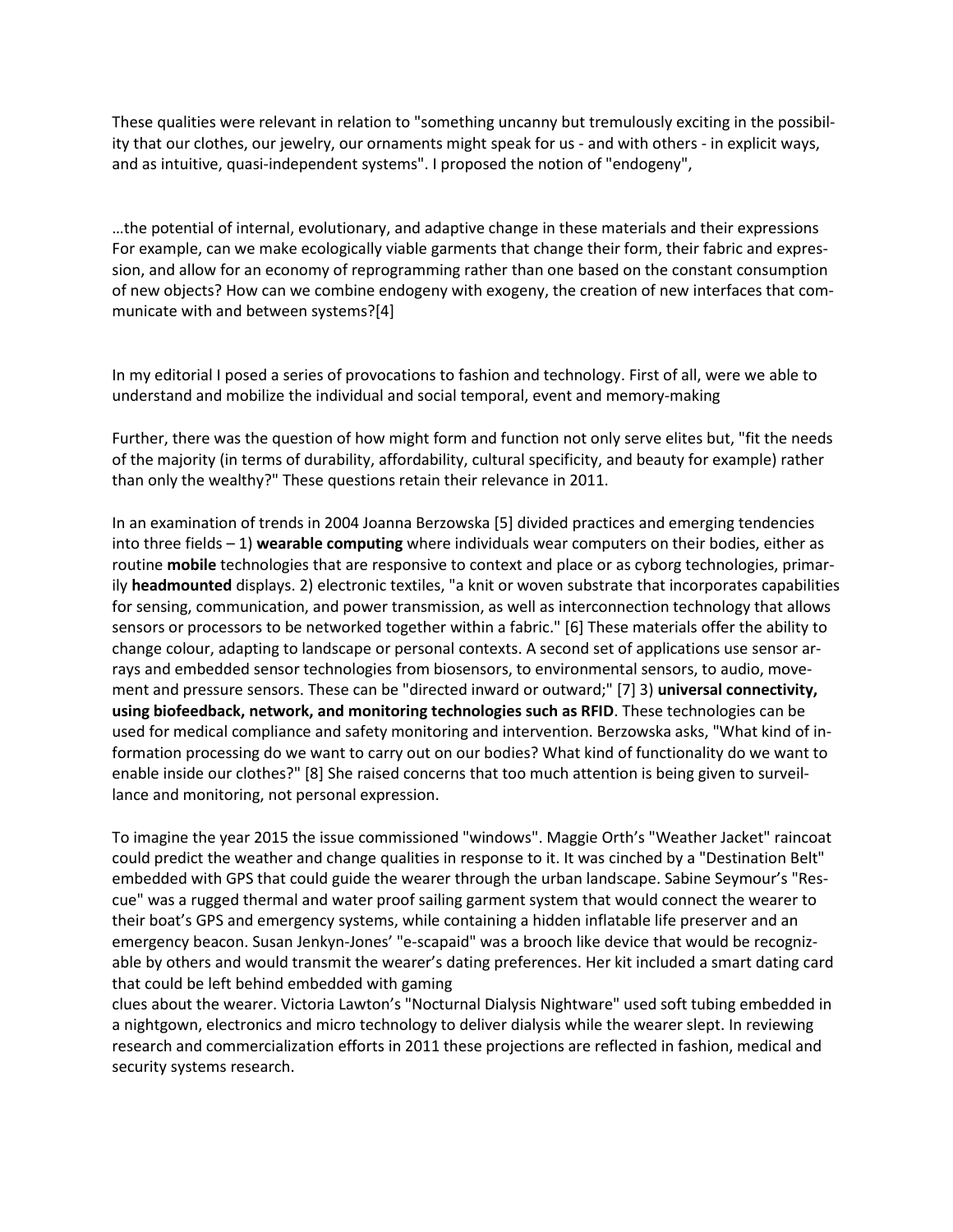## 2. CURRENT RESEARCH

Research capacity has expanded in the three fields that Joanna Berzowska noted in 2004: wearable computing (mobile, head mounted); electronic textiles and universal connectivity, using biofeedback, network, and monitoring technologies such as RFID. An online search by this researcher exhumes significant references and suggests that wearable computing has moved into the mainstream and has had significant take-up within biomedical engineering. Valerie LaMontagne's survey web site http://www. valerielamontagne.com/wearables.html allows the reader to gain a sense of the breadth of wearable research and design particularly in Europe and North America. The blog http://www.electricfoxy.com/ provides regular updates on events, topics and people in the field. Sabine Seymour's two volumes [9] scope out art and design wearable technology practices and Bradley Quinn [10] describes emerging trends in textile research, such as new tensile materials comprised of nano fibers.

Research fields have grown exponentially, whether fitness, biomedical monitoring or security applications. Mobile devices, wifi, Bluetooth and related network technologies have become ubiquitous in the last seven years, stimulating a return to interest in the integration of mobile networks and devices into worn devices or garments. Inexpensive microcontroller systems such as the washable Lilypad Arduino or affordable LED systems have seen the growth of craft and DIY (do-it-yourself) applications. New materials such as shape metals have provided new opportunities for responsive fashion and accessories. Malleable voltaics support aesthetic and functional energy systems. Significant advances have occurred in textile research thanks in part to space agency and military efforts. The Cleoxa company blog notes, "We find materials that are highly resistant to abrasion, or extremely insulating…but the most impressive is the memory foam membrane, according to outside temperature, the molecular structure of the fabric changes." [11] Projects such as Future Force Warrior System (USA) combine bullet protection (textiles) with communication device integration (sensor, networks, monitoring). A notable area of expanded interdisciplinary collaboration is the field of health technology and design. For example Swedish student designer Marjan Kooshnia has created medical masks that, "give an aesthetic warning if the wearer is running a fever or the concentration of allergens in the air exceeds a certain threshold. The pattern printed with thermo-chromic ink changes color when the exhale exceeds 27'C." [12]

University research laboratories or networks amalgamating engineering capacity with wearable art, design and fashion and domain expertise (such as biomedical) now span a growing number of continents and countries. The recognized need for intensive cooperation between varied technological and design research is one of the critical turning points of this decade. Design is acknowledged for its aesthetic, form-finding and usability roles. Research into the components of wearable technology has also expanded. For example European intelligent textile research has grown through a focus on defense, medical and sports applications. In Germany there is the Fraunhofer Institute IZM and Stella: STretchable ELectronics for Large Area Applications, Berlin; in Belgium University of Ghent; in Sweden Chalmers University of Technology, Swerea IVF and the University College of Borås, Textile Department with a Northern European aggregate, NICE, the Nordic Initiative, Clean and Ethical - Fashion. The Smart Textile Network links Swedish researchers with businesses such as H&M Rowells, Eton, Ludvig Svensson, Borås Wäfveri, Sanden textiles and Kasthall in Sjuhärad, the Scandinavian center of textile, mail-order and ebusiness. Products vary from clinical medical use, to sound absorption, to fashion applications. Belgium is a contributor to smart textiles research. Projects by students at the University of Ghent suggest a breadth of investigations such as, "A self-heating sweater; a textile antenna; Are you still breathing? Measure your heartbeat." [13] Industry research has rekindled with Philips is leading research in developing light emitting textile substrates which can be washed.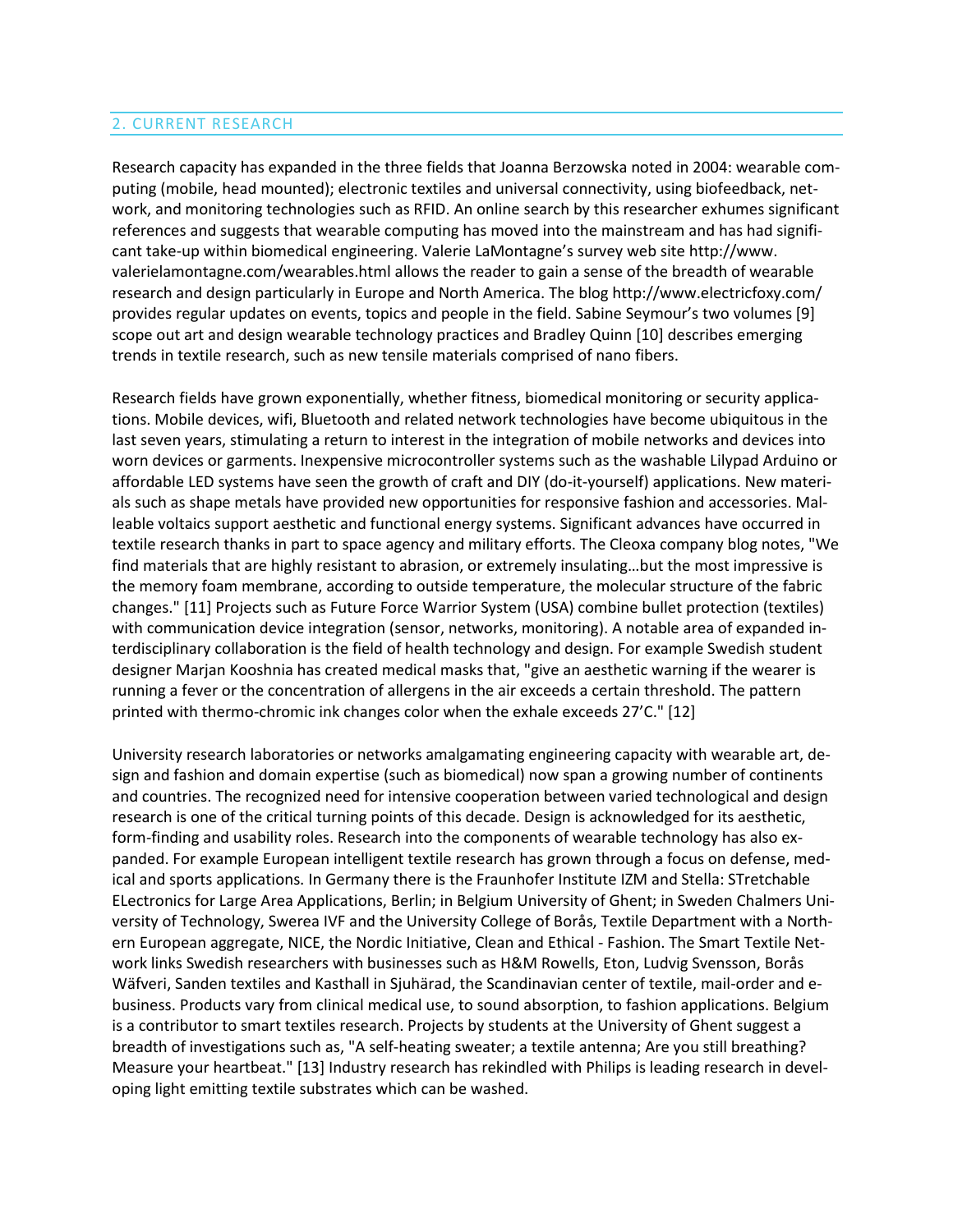Capacity in the UK exists at numerous institutions including the Universities of Nottingham and Bristol, Central Saint Martins and London School of Fashion, Distance Lab, Scotland. The University of the Arts London Textiles Futures Research Centre encompasses its four art and design colleges. Its mandate is to "undertake a clearly focused range of textile related research that facilitates technology translation and convergence, improving the interface between science and design, the exploration of sustainability, the expansion of the textile product/applications, and the redefinition of cultural and aesthetic norms". The London School of Fashion has created the Centre for Fashion Science with research in Responsive and Multifunctional Textiles. Textile Futures Central Saint Martins, "share a practice-led approach through which to pioneer new hybrid methodologies, harnessing computers, lasers and electronics along with emergent bio and nanotechnologies. With sustainability and a sophisticated aesthetic as a common thread, the members' diverse research expertise addresses the future fabric of life by engaging with fashion, interiors, food, biomedicine, the built environment and evolving social interactions" [14] The United Kingdom is home to several focused Masters degrees in wearable technology, for example The University of Wales, Newport, M.A. or M.F.A in Smart Clothes and Wearable Technologies. [15] All of these programs place ?sustainability? in a critical location – an issue that was barely considered in the emerging years of fashion and technology research.

The European Union Framework grants have provided opportunities for large networks the bind together applications and component (substrates, electronics, fabrics) research. The SYSTEX Coordination Action for Enhancing the Breakthrough of Intelligent Textile Systems (E-Textiles and Wearable Microsystems) [16] addresses the medical, transport, protective, sports and wellness markets. Researchers have found ways to apply conductive textile yarns to create intelligent textile systems; others have integrated a heart monitor into a stretchy garment, thus affording it adequate contact with the skin. The EU PLACEit: Platform for Large Area Conformable Electronics by InTegration identifies barriers in interdisciplinary knowledge by building bridges with industry. SERVIVE led by the London College of Fashion investigates virtual worlds as a location for fashion ecommerce.

Canada has retained and built its research capacity in wearable technologies. Kate Hartman's Social Body Lab at OCAD University in Toronto links social awareness, art and design with a wide expanse of technologies, "Beyond the basic functionality of incorporating technology into clothing, the Social Body Lab focuses on meaningful and provocative interactions, questioning the relationship between humans and technology through working prototypes and fully manifested projects." [17] Hexagram in Montreal includes Ying Gau a researcher at the UQAM in fashion and new media, and a concentration from Concordia University: Joanna Berzowska, Barbara Layne and Ingrid Bachman. American engineering, nanotechnology and design programs include MIT, Georgia Institute of Technology (USA), Virginia Tech (USA), Carnegie Mellon (USA), Parsons School of Design (USA), the Interactive Telecommunications Program, NYU and Stanford University. Research has grown in Japan (University of Osaka for example has a focus on user-driven design), Brazil (Anhembi Morumbi University) and there are emerging centres in Australia (University of South Australia), Hong Kong and India (Institute of Apparel Management). Hong Kong Polytechnic's Institute of Textiles and Clothing addresses electrical, textile and biomedical engineers as well as academics and fashion designers. They state, ?Integrating electronics into clothing is a major new concept, which opens up a whole array of multifunctional, wearable electro-textiles for sensing/monitoring body functions, delivering communication facilities, data transfer, individual environment control, and many other applications. [18] The IAM is interested in the ways that intelligent textile manufacturing can be introduced into traditional fabric production methods as well as fashion applications.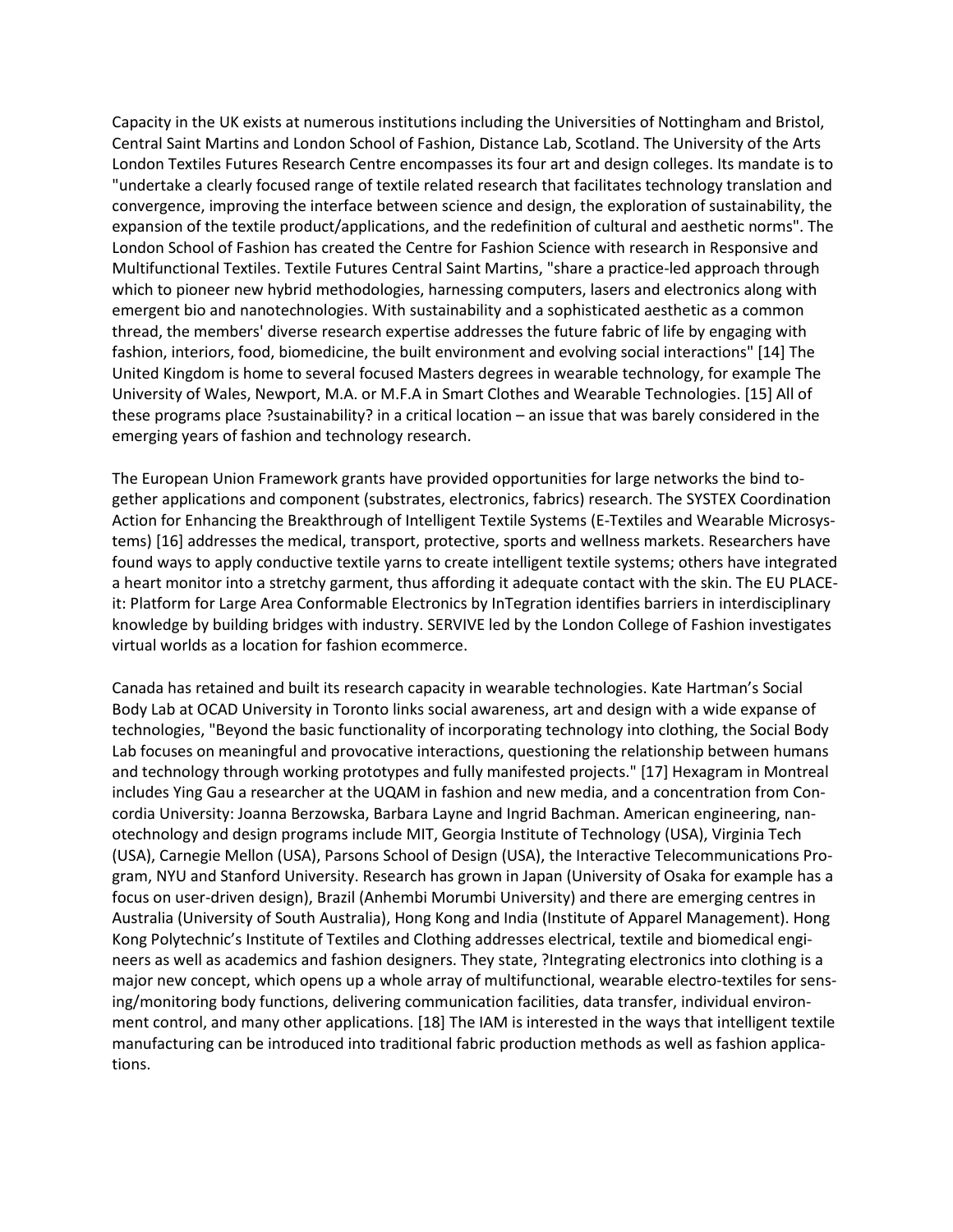Another significant change spurred on by advances in miniaturization and the accessibility of Arduino and other consumer electronics is the growth of a dynamic DIY culture. Electronic crafts have arrived at the foreground of wearable practice. For example Syuzi Pakhchyan's SparkLab "is a body of DIY projects that investigate between culture, technology and craft. It encourages a new methodology for assembling electronic circuitry which merges sewing techniques with electronics. Wires are substituted for conductive thread, snaps for solder joints and connection points, and everyday silk organza is used as the conductive medium." [19] She provides users and consumers with the tools, patterns and materials to create their own electronic jewelry.

There has been an exponential growth of artists' based research, providing a critical and alternate gaze at the growing trend towards monitoring systems that underlies much technical and commercial research into wearable technology. As electronics is standardized some artists have moved to new technology edges, for instance linking brain wave monitors or using electrochemical sensors to measure changes in sweat.1 behavior. New media art centres now consistently host artists' projects in wearable technology. These include the V2\_Institute for the Unstable Media (Netherlands), Eyebeam (New York), and the Banff New Media Institute (Canada). [20]

Concerns about the social impacts of wearable technologies that were expressed in*Horizonzero.ca* 2004 are echoed in the premise of laboratories such as those at OCAD University, Hexagram and the University of the Arts London. Unlike 2004, research projects in universities and industry are now explicitly focused on issues of sustainability and environmental impacts, concerns that were raised but not addressed during the early rise of wearable technology. Research concentrates on lowering power consumption as well as inventing new power sources such as solar or piezo electronics – energy harvested from human movement, thermal harvesting, solar cells and printable batteries. Helen Story is the codirector of the Centre for Fashion/Science at the London College of Fashion. She creates fashion art works meant to provoke environmental awareness such as Catalytic Clothing that cleans the air around it with purifying filters. Elena Corchero has developed a sun umbrella and other vibrant accessories that refuel each day with elegant photovoltaic panels expressing a pattern at night. Ying Gau of UQAM states, "Le thème central de mon travail est l'environnement, qu'il soit social, climatique ou urbain…je travaille sur la problématique du vêtement en tant qu'objet de médiation entre l'homme et son environnement physique et social." [21] Discursive forums such as the May, 2011 Wearable Technologies: Cross-disciplinary Ventures on –empyre soft-skinned space investigate the growing presence and integration of wearable technologies in media, military and fashion wear and the impact of these trends on how the body is represented, controlled and understood. Some of these concerns have filtered into commercial fashion and technology. We are still far away from the integration of "endogeny with exogeny" of recyclable and sustainable fashion.

### 3. DISSEMINATION AND ADOPTION

Seven years later the fashion industry is integrating wearable technologies, often using tools that were previously in prototype phase and are now more resilient. Fashion offerings revisit projects that artists and adventurist designers once sketched or prototyped. Take-up has grown in the fashion industry. While labour intensive to make and hence limited in reproducibility the couture demonstration projects have an aesthetic depth. When Lincoln Phillip searched for fashion industry interest in wearable technologies in 2004 he only found works by artists and designers on the edge of industry. This year the digital media content showcase South by South West in Austin, Texas included a wearable technology show. The 2011 Consumer Electronics Show in Las Vegas presented FashionWare. The runway featured mobile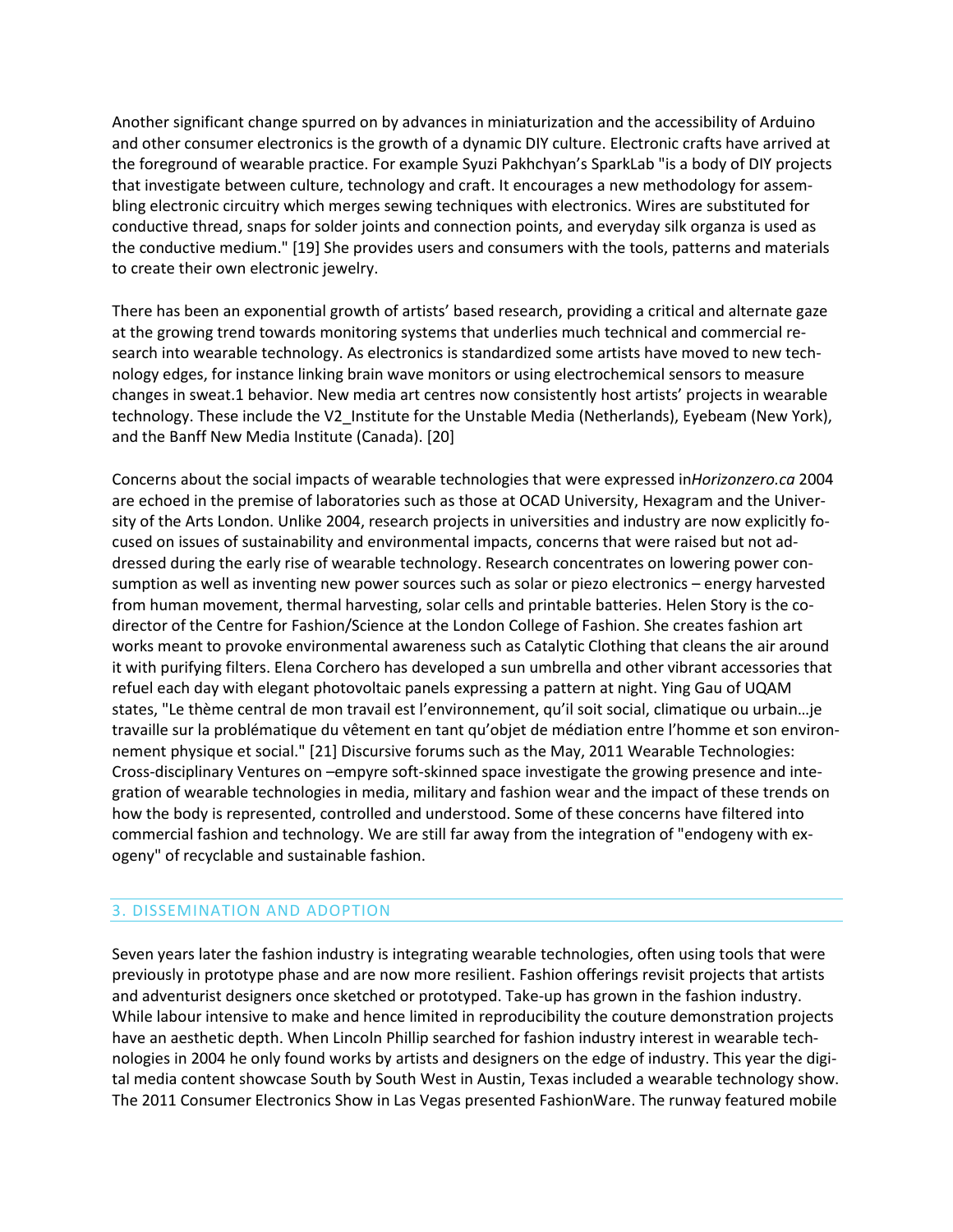enabled applications, LED systems and thermochromic inks. Designers, many of whom graduated from Parsons School of Design, MIT Media Lab, London College of Fashion, Central Saint Martins, were Connor Dickie, [22] Diana Eng, [23] Becky Stern, [24] Fang-Yu Lin, [25] Alison Lewis [26] and Amanda Parkes. [27] Their work brings us back to concepts presented in Wear! Horizonzero.ca as well as earlier works referenced on http://www.valerielamontagne.com/wearables.html.

In 2011 the blog *ChipChick – Technology and Gadgets from a Girl's Perspective* proposed "Ten High Tech Fashion Designers to Watch". Zara Rabinovich elegized about the Rainbow Winters [28] line by UK designer Amy Konstanze Mercedes who uses "thermochromic and hydrochromic ink which alter in rain or sun, providing stunning visual effects, such as appearing and disappearing flowers and patterns" [29] drawing on a background of costume design for theatre. Anastasia Radevich's [30] sculpted shoes diffuse light through fibre optics, activated by a switch at their ankle. Vega Zaishi Wang [31] applies electroluminescent lights to chiffon to sculpt out patterns that are revealed through the soft fabric. Slvr Lining [32] uses subtly placed solar panels in everyday wear to recharge mobile technology. Cute Circuit [33] is a London company that creates couture designs – at times for celebrities such as singer Katy Perry whose white dress flickered with pink LED lights to the beat of song with Kanye West. Her dress glowed and lit up when she moved. Several designers—Francesca Rosella of Cute Circuit and Diana Eng have spent significant time within the couture and ready wear worlds and their facility suggests a new sophistication as tested concepts are injected with strong design aesthetics.

## 4. SOME IDEAS ON COLLABORATION AND ADOPTION

There is clearly movement in the commercialization of smart textiles, wearable mobile technologies and wearable sensor systems, although analysts note that since the 2008 economic crisis ?large investments in intelligent textile products have mostly been among well consolidated brands; Nike, Adidas and Polar in sportswear and Viking Lifesaving equipment in PPE. [34] Consumer sports products such as integrated music devices and heated garments have grown. [35] Commercialization opportunities in the larger field target specialist markets - work wear, personal protective equipment and safety, with slower take-up in healthcare monitoring, in part because of privacy concerns. This latter field will grow with the rise of telemedicine, advanced applications in pharmaceuticals and the needs of aging populations who require in-home care and self-monitoring technologies. Intrusions into the fashion world are still minimal but there is persistence in the couture and accessory markets. The dream of large-scale adoption remains downstream, limited by the labour intensivity of production.

One challenge is that the field is not yet demand driven; it is technology innovation driven. User-centered design would be of value. Mass market opportunities lie in practical needs and at least a component of design research needs to address these with aesthetically powerful solutions that are sustainable.

A second challenge is the need to use simple technologies elegantly. The uptake of thermochromic inks indicates that commercial designers are interested in pushing the aesthetic applications more than gadgetry that may break down.

A third challenge is how to best aggregate research efforts to avoid duplication and enable interdisciplinary capacity between universities, art and design institutions, design companies and potential distributors. International research networks are a strong means for such collaboration and dissemination.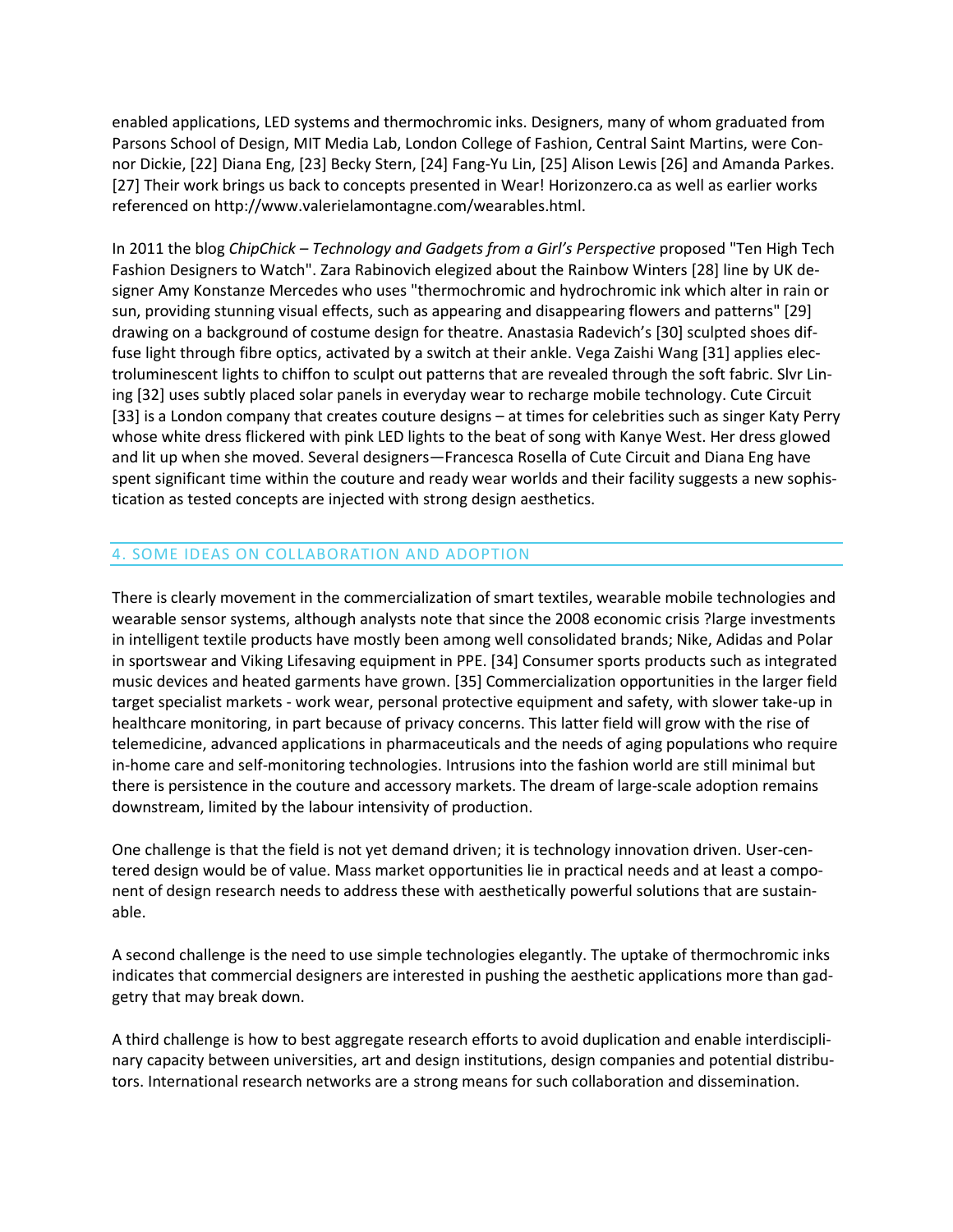A fourth challenge is the need to provide a comprehensive visual data base that can act as a resource to emerging designers and artists in this field. This would be a worth industry-based investment.

Finally, a critical assessment of the ethical, social, economic and environmental issues in wearable technology and its applications needs to continue. Engaging those outside of the art and design world in these dialogues through presence at industry forums is critical.

## *References and Notes:*

- *1. Sara Diamond Editor-in-Chief, Wear: Smart Clothes, Fashionable Technologies,Horizonzero.ca, Issue 16, July – August, 2004. www.horizonzero.ca (Accessed August, 2011).*
- *2. Sylvie Parent and Angus Leech, "Wear: Smart Clothes, Fashionable Technologies", Ibid.*
- *3. Sara Diamond, "Fashioning the Uncanny: the Strange Temporality of Garments", Ibid.*
- *4. Ibid.*
- *5. Joanna Bersowska. (2004) "Wear and Tear: Intimate Electronics- Wearable Computers Electronic Textiles and Reactive Fashion", Ibid.*
- *6. Ibid.*
- *7. Ibid.*
- *8. Ibid.*
- *9. Sabine Seymour, Fashioning Technology (NY, London: Springer, 2008) and Sabine Seymour , Functional Aesthetics: Visions in Fashionable Technologies(London: Springer, 2010).*
- *10. Bradley Quinn, Textiles Futures: Fashion, Design and Technology (Oxford: Berg, 2010).*
- *11. http://blog.cleoxa.com/?lang=en (Accessed August, 2011).*
- *12. http://www.smarttextiles.se/Ambience08/program/design.htm (Accessed August, 2011).*
- *13. Faculty of Engineering. (2007) Projects related to Smart Textiles, Belgium: University of Ghent. p. 9.*
- *14. http://www.csm.arts.ac.uk/research/researchgroups/textilefutures/ (Accessed August, 2011).*
- *15. http://www.findamasters.com/search/CourseDetails.aspx?CID=20844 (Accessed August, 2011).*
- *16. Ibid. p. 8.*
- *17. http://blog.ocad.ca/wordpress/socialbodylab/ Accessed August, 2011.*
- *18. Xiaoming Tao (2010) Wearable Electronics and Photonics. Hong Kong: Hong Kong Technical University. http://www.nofeardesign.com/412/uploads/302653.pdf*
- *19. http://makezine.com/pub/ev/119 and for SparkLab http://www.sparklab.la/ (Accessed August, 2011).*
- 20. Simon Fraser University, Banff New Media Institute, Concordia University  $-Am$ IAble  $-$  ubiquitous *computing for wearable fashion, health, recreation, education and museums; 800,000k from Heritage Canada.*
- *21. http://www.hexagram.uqam.ca/content/ying-gao (Accessed August, 2011).*
- *22. http://c0nn0r.info/blog/category/kameraflage/ (Accessed August, 2011).*
- *23. http://www.dianaeng.com/(Accessed August, 2011) Diana Eng, Fashion Geek: Clothes, Accessories, Tech (Cincinatti: Ohio: North Light Books, F n& W Media, 2009) with Natalie Zee Drieu, TechStyle: Create Wired Wearables and Geeky Gear (NY, USA: John Wiley and Sons, 2009).*
- *24. http://sternlab.org/ (Accessed August, 2011).*
- *25. http://www.compustition.com/ (Accessed August, 2011).*
- *26. http://www.iheartswitch.com/ (Accessed August, 2011).*
- *27. http://tangible.media.mit.edu/people/amanda.php. (Accessed August, 2011).*
- *28. http://www.rainbowwinters.com/ (Accessed August, 2011).*
- *29. Zara Rabinovicz, "Ten High Tech Fashion Designers to Watch", Ibid.*